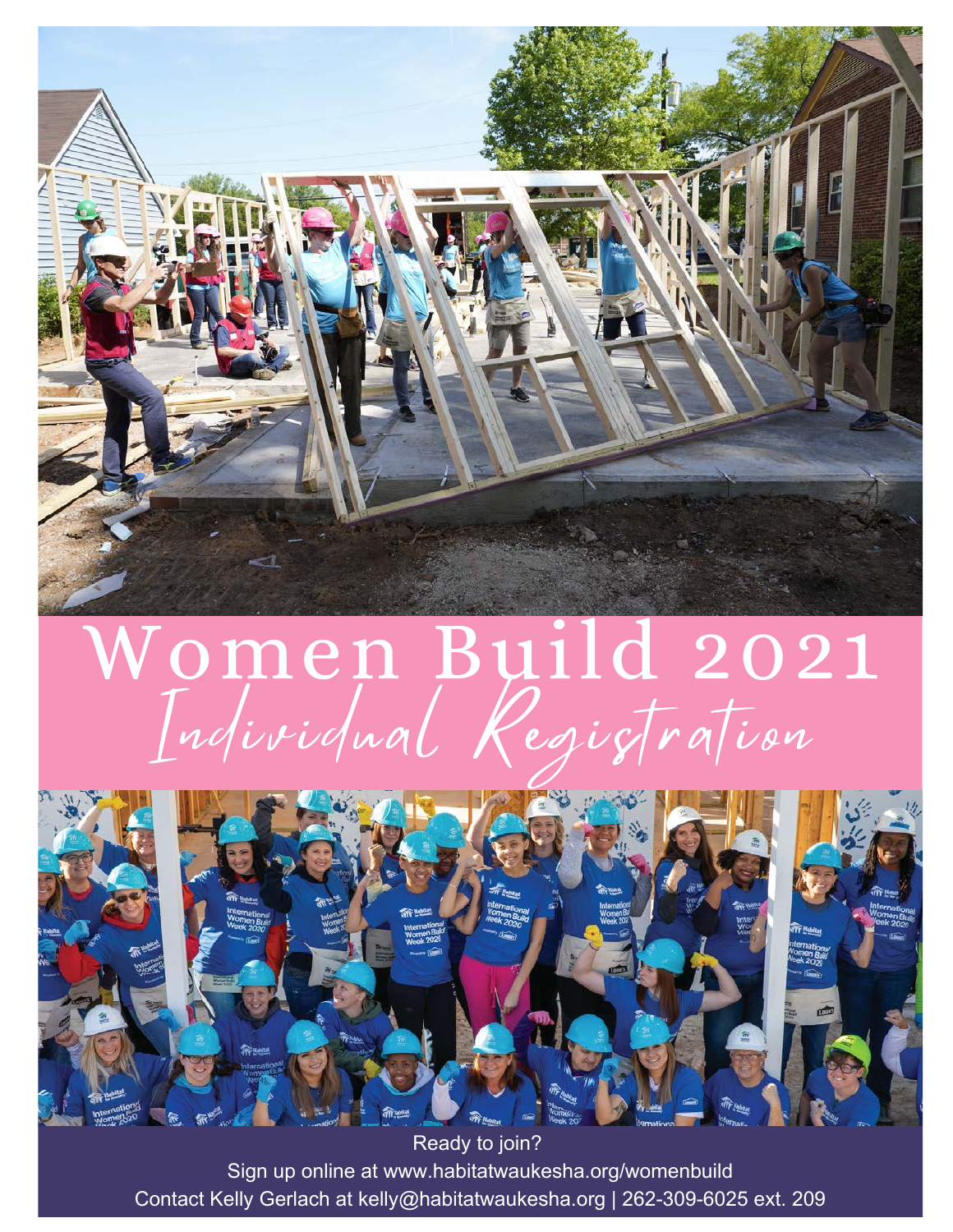

# WHO WE ARE

Habitat for Humanity of Waukesha County, an affiliate of Habitat for Humanity International, is an independent, locally run nonprofit organization that provides affordable homeowners to low-income families in Waukesha County.

We are dedicated to empowerment, not entitlement, and bringing people together to build and repair hope, homes, and community.

Since 1987, Habitat Waukesha has built 34 homes, with three more set for completion in 2021 - helping provide safe and decent housing to our partner families.

We provide a hand-up, not a handout. An important part of our mission is to build communities and look for opportunities to partner with our families as well as our local community to create a better Waukesha County, where everyone has a place to call home.



Habitat for Humanity was founded on the idea that every man, woman, and child have a decent and affordable place to live. Did you know that the majority of people populating Habitat homes are women and children?

Since 2008, Habitat for Humanity International runs a weeklong event in March to empower women volunteers to participate in constructing a home for a local family.

# Women Build 2021

This year, during the month of May, Habitat Waukesha invites teams and individuals to join together through Women Build to raise funds and build homes!

This month-long event empowers women of all ages, backgrounds, and industries to come together to develop, and expand the skills of women - all while building a home for a local family!

Habitat Waukesha is seeking individuals to help reach our goal of \$50,000. Join as a team, or an individual - no experience necessary!

#### Ready to join?

Sign up online at www.habitatwaukesha.org/womenbuild Contact Kelly Gerlach at kelly@habitatwaukesha.org | 262-309-6025 ext. 209